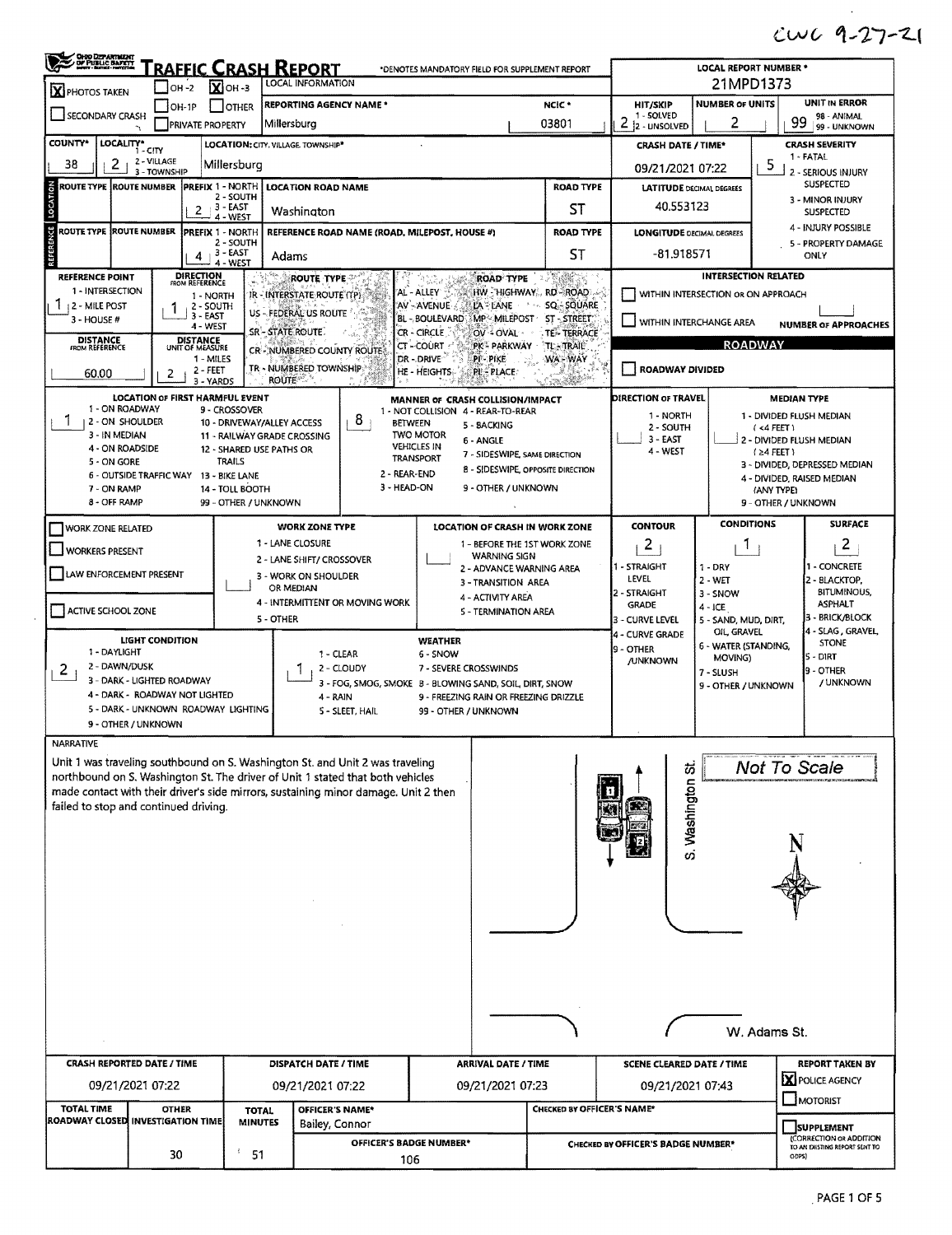|                                  | <b>ORO DEPARTMENT</b><br>OF PUBLIC SAFET                     |                                                                        | <b>LOCAL REPORT NUMBER</b>                                                               |                                                         |                                                   |                                                      |                                                      |                                                                    |  |  |  |  |
|----------------------------------|--------------------------------------------------------------|------------------------------------------------------------------------|------------------------------------------------------------------------------------------|---------------------------------------------------------|---------------------------------------------------|------------------------------------------------------|------------------------------------------------------|--------------------------------------------------------------------|--|--|--|--|
|                                  |                                                              |                                                                        |                                                                                          |                                                         |                                                   |                                                      |                                                      | 21MPD1373                                                          |  |  |  |  |
| UNIT#                            | OWNER NAME: LAST, FIRST, MIDDLE (C) SAME AS DRIVER)          |                                                                        |                                                                                          |                                                         |                                                   | OWNER PHONE:INCLUDE AREA CODE (E) SAME AS DRIVERY    | DAMAGE                                               |                                                                    |  |  |  |  |
|                                  | PORTER, PAMELA, J                                            |                                                                        |                                                                                          |                                                         | 330-234-6111                                      |                                                      | <b>DAMAGE SCALE</b>                                  |                                                                    |  |  |  |  |
|                                  | OWNER ADDRESS: STREET, CITY, STATE, ZIP ( E) SAME AS ORIVER) |                                                                        |                                                                                          |                                                         |                                                   |                                                      | 1 - NONE                                             | 3 - FUNCTIONAL DAMAGE                                              |  |  |  |  |
|                                  | 200 SCHOOL DR., LOUDONVILLE, OH, 44842                       |                                                                        |                                                                                          |                                                         |                                                   |                                                      | 2 - MINOR DAMAGE<br>4 - DISABLING DAMAGE             |                                                                    |  |  |  |  |
|                                  | <b>COMMERCIAL CARRIER: NAME, ADDRESS, CITY, STATE, ZIP</b>   |                                                                        |                                                                                          |                                                         |                                                   | COMMERCIAL CARRIER PHONE: INCLUDE AREA CODE          | 9 - UNKNOWN                                          |                                                                    |  |  |  |  |
|                                  |                                                              |                                                                        |                                                                                          |                                                         |                                                   |                                                      |                                                      | <b>DAMAGED AREA(S)</b><br>INDICATE ALL THAT APPLY                  |  |  |  |  |
|                                  | LP STATE   LICENSE PLATE #                                   |                                                                        | <b>VEHICLE IDENTIFICATION #</b>                                                          |                                                         | <b>VEHICLE YEAR</b>                               | <b>VEHICLE MAKE</b>                                  |                                                      |                                                                    |  |  |  |  |
| OН                               | <b>HBK8095</b>                                               |                                                                        | 1C6RD7KP2CS247437<br><b>INSURANCE POLICY #</b>                                           |                                                         | 2012                                              | <b>DODGE</b>                                         |                                                      |                                                                    |  |  |  |  |
| <b>X</b> INSURANCE               | <b>INSURANCE COMPANY</b><br>OHIO MUTUAL                      |                                                                        | AA00032624 01                                                                            |                                                         | <b>COLOR</b><br>GRY                               | <b>VEHICLE MODEL</b><br>RAM                          |                                                      |                                                                    |  |  |  |  |
|                                  | <b>TYPE OF USE</b>                                           |                                                                        | US DOT#                                                                                  |                                                         | TOWED BY: COMPANY NAME                            |                                                      |                                                      |                                                                    |  |  |  |  |
| COMMERCIAL                       | <b>GOVERNMENT</b>                                            | IN EMERGENCY<br><b>RESPONSE</b>                                        |                                                                                          |                                                         |                                                   |                                                      |                                                      |                                                                    |  |  |  |  |
| <b>INTERLOCK</b>                 |                                                              | # OCCUPANTS                                                            | VEHICLE WEIGHT GVWR/GCWR                                                                 |                                                         | <b>HAZARDOUS MATERIAL</b><br>IMATERIAL<br>CLASS # | PLACARD ID#                                          |                                                      |                                                                    |  |  |  |  |
| DEVICE<br><b>EQUIPPED</b>        | HIT/SKIP UNIT                                                |                                                                        | 1 - ≤10K LBS.<br>2 - 10.001 - 26K LBS.                                                   |                                                         | RELEASED                                          |                                                      |                                                      |                                                                    |  |  |  |  |
|                                  |                                                              |                                                                        | $3 - 26K$ LBS.                                                                           |                                                         | PLACARD                                           |                                                      |                                                      |                                                                    |  |  |  |  |
|                                  | 1 - PASSENGER CAR<br>2 - PASSENGER VAN                       | 6 - VAN (9-1S SEATS)<br>7 - MOTORCYCLE 2-WHEELED                       | 12 - GOLF CART<br>13 - SNOWMOBILE                                                        | 18 - LIMO (LIVERY VEHICLE)<br>19 - BUS (16+ PASSENGERS) |                                                   | 23 - PEDESTRIAN/SKATER<br>24 - WHEELCHAIR (ANY TYPE) |                                                      |                                                                    |  |  |  |  |
|                                  | (MINIVAN)                                                    | 8 - MOTORCYCLE 3-WHEELED                                               | 14 - SINGLE UNIT                                                                         | 20 - OTHER VEHICLE                                      |                                                   | 25 - OTHER NON-MOTORIST                              |                                                      |                                                                    |  |  |  |  |
|                                  | UNIT TYPE 3 - SPORT UTILITY<br>VEHICLE                       | 9 - AUTOCYCLE<br>10 - MOPED OR MOTORIZED                               | <b>TRUCK</b><br>15 - SEMI-TRACTOR                                                        | 21 - HEAVY EQUIPMENT                                    |                                                   | 26 - BICYCLE                                         |                                                      |                                                                    |  |  |  |  |
|                                  | 4 - PICK UP                                                  | <b>BICYCLE</b>                                                         | 16 - FARM EQUIPMENT                                                                      | 22 - ANIMAL WITH RIDER OR                               | ANIMAL-DRAWN VEHICLE                              | 27 - TRAIN<br>99 - UNKNOWN OR HIT/SKIP               |                                                      |                                                                    |  |  |  |  |
| 0                                | 5 - CARGO VAN<br>(ATV/UTV)                                   | 11 - ALL TERRAIN VEHICLE                                               | 17 - MOTORHOME                                                                           |                                                         |                                                   |                                                      |                                                      |                                                                    |  |  |  |  |
|                                  | # OF TRAILING UNITS                                          |                                                                        |                                                                                          |                                                         |                                                   |                                                      |                                                      |                                                                    |  |  |  |  |
| <b>VEHICLE</b>                   | WAS VEHICLE OPERATING IN AUTONOMOUS                          |                                                                        | 0 - NO AUTOMATION                                                                        |                                                         | 3 - CONDITIONAL AUTOMATION 9 - UNKNOWN            |                                                      |                                                      |                                                                    |  |  |  |  |
|                                  | <b>MODE WHEN CRASH OCCURRED?</b>                             |                                                                        | 0<br>1 - DRIVER ASSISTANCE                                                               | 4 - HIGH AUTOMATION                                     |                                                   |                                                      |                                                      |                                                                    |  |  |  |  |
| ۷                                |                                                              |                                                                        | 1 - YES 2 - NO 9 - OTHER / UNKNOWN AUTONOMOUS 2 - PARTIAL AUTOMATION 5 - FULL AUTOMATION |                                                         |                                                   |                                                      |                                                      |                                                                    |  |  |  |  |
|                                  | 1 - NONE                                                     | 6 - BUS - CHARTER/TOUR                                                 | MODE LEVEL<br>$11 - FIRE$                                                                | <b>16 - FARM</b>                                        |                                                   | 21 - MAIL CARRIER                                    |                                                      |                                                                    |  |  |  |  |
|                                  | 2 - TAXI                                                     | 7 - BUS - INTERCITY                                                    | 12 - MILITARY                                                                            |                                                         | 17 - MOWING                                       | 99 - OTHER / UNKNOWN                                 |                                                      |                                                                    |  |  |  |  |
|                                  | 3 - ELECTRONIC RIDE<br><b>SHARING</b>                        | 8 - BUS - SHUTTLE                                                      | 13 - POLICE                                                                              |                                                         | 18 - SNOW REMOVAL                                 |                                                      |                                                      |                                                                    |  |  |  |  |
| <b>SPECIAL</b>                   | <b>FUNCTION 4 - SCHOOL TRANSPORT</b>                         | 9 - 8US - OTHER<br>10 - AMBULANCE                                      | 14 - PUBLIC UTILITY<br>1S - CONSTRUCTION EQUIP.                                          |                                                         | 19 - TOWING<br>20 - SAFETY SERVICE                |                                                      |                                                      |                                                                    |  |  |  |  |
|                                  | S - BUS - TRANSIT/COMMUTER                                   |                                                                        |                                                                                          |                                                         | PATROL                                            |                                                      |                                                      | 12<br>12                                                           |  |  |  |  |
|                                  | 1 - NO CARGO BODY TYPE                                       | 4 - LOGGING                                                            | 7 - GRAIN/CHIPS/GRAVEL                                                                   | 11 - DUMP                                               |                                                   | 99 - OTHER / UNKNOWN                                 |                                                      |                                                                    |  |  |  |  |
| CARGO                            | / NOT APPLICABLE<br>2 - BUS                                  | 5 - INTERMODAL<br><b>CONTAINER CHASSIS</b>                             | 8 - POLE                                                                                 |                                                         | 12 - CONCRETE MIXER                               |                                                      |                                                      |                                                                    |  |  |  |  |
| BODY                             | 3 - VEHICLE TOWING                                           | 6 - CARGOVAN                                                           | 9 - CARGO TANK<br>10 - FLAT BED                                                          |                                                         | 13 - AUTO TRANSPORTER<br>14 - GARBAGE/REFUSE      |                                                      |                                                      | 9                                                                  |  |  |  |  |
| <b>TYPE</b>                      | ANOTHER MOTOR VEHICLE                                        | <b>/ENCLOSED BOX</b>                                                   |                                                                                          |                                                         |                                                   |                                                      |                                                      |                                                                    |  |  |  |  |
|                                  | 1 - TURN SIGNALS<br>2 - HEAD LAMPS                           | 4 - BRAKES<br>S - STEERING                                             | 7 - WORN OR SLICK TIRES<br><b>B - TRAILER EQUIPMENT</b>                                  |                                                         | 9 - MOTOR TROUBLE<br>10 - DISABLED FROM PRIOR     | 99 - OTHER / UNKNOWN                                 |                                                      |                                                                    |  |  |  |  |
| <b>VEHICLE</b><br><b>DEFECTS</b> | 3 - TAIL LAMPS                                               | 6 - TIRE BLOWOUT                                                       | DEFECTIVE                                                                                |                                                         | <b>ACCIDENT</b>                                   |                                                      |                                                      |                                                                    |  |  |  |  |
|                                  |                                                              |                                                                        |                                                                                          |                                                         |                                                   |                                                      | $\Box$ - NO DAMAGE [ 0 ]                             | U-UNDERCARRIAGE [14]                                               |  |  |  |  |
|                                  | 1 - INTERSECTION -<br>MARKED CROSSWALK                       | 4 MIDBLOCK -<br>MARKED CROSSWALK                                       | 7 - SHOULDER/ROADSIDE                                                                    |                                                         | 10 - DRIVEWAY ACCESS<br>11 - SHARED USE PATHS     | 99 - OTHER / UNKNOWN                                 | $\Box$ -TOP [13]                                     | $\Box$ - ALL AREAS [15]                                            |  |  |  |  |
| NON-                             | 2 - INTERSECTION -                                           | S - TRAVEL LANE -                                                      | 8 - SIDEWALK<br>9 - MEDIAN/CROSSING                                                      |                                                         | <b>OR TRAILS</b>                                  |                                                      | $\Box$ - UNIT NOT AT SCENE [ 16 ]                    |                                                                    |  |  |  |  |
| MOTORIST<br>LOCATION             | UNMARKED CROSSWALK<br>3 - INTERSECTION - OTHER               | <b>OTHER LOCATION</b><br>6 - BICYCLE LANE                              | <b>ISLAND</b>                                                                            |                                                         | 12 - FIRST RESPONDER<br>AT INCIDENT SCENE         |                                                      |                                                      |                                                                    |  |  |  |  |
|                                  | 1 - NON-CONTACT                                              | 1 - STRAIGHT AHEAD                                                     | 9 - LEAVING TRAFFIC                                                                      |                                                         |                                                   | 15 - WALKING, RUNNING, 21 - STANDING OUTSIDE         |                                                      | <b>INITIAL POINT OF CONTACT</b>                                    |  |  |  |  |
|                                  | 2 - NON-COLLISION                                            | 2 - BACKING<br>3 - CHANGING LANES                                      | LANE<br>10 - PARKED                                                                      |                                                         | JOGGING, PLAYING<br>16 - WORKING                  | DISABLED VEHICLE<br>99 - OTHER / UNKNOWN             | 0 - NO DAMAGE                                        | 14 - UNDERCARRIAGE                                                 |  |  |  |  |
| 5                                | 3 - STRIKING                                                 | 4 - OVERTAKING/PASSING                                                 | 11 - SLOWING OR STOPPED                                                                  |                                                         | 17 - PUSHING VEHICLE                              |                                                      | 1-12 - REFER TO UNIT 15 - VEHICLE NOT AT SCENE<br>10 |                                                                    |  |  |  |  |
| ACTION                           | 4 - STRUCK                                                   | PRE-CRASH 5 - MAKING RIGHT TURN<br><b>ACTIONS</b> 6 - MAKING LEFT TURN | IN TRAFFIC<br>12 - DRIVERLESS                                                            |                                                         | 18 - APPROACHING OR<br>LEAVING VEHICLE            |                                                      |                                                      | <b>DIAGRAM</b><br>99 - UNKNOWN                                     |  |  |  |  |
|                                  | S - BOTH STRIKING<br>& STRUCK                                | 7 - MAKING U-TURN                                                      | 13 - NEGOTIATING A CURVE                                                                 |                                                         | 19 - STANDING                                     |                                                      | $13 - TOP$                                           |                                                                    |  |  |  |  |
|                                  | 9 - OTHER / UNKNOWN                                          | <b>B - ENTERING TRAFFIC</b><br>LANE                                    | 14 - ENTERING OR CROSSING<br>SPECIFIED LOCATION                                          |                                                         | 20 - OTHER NON-MOTORIST                           |                                                      |                                                      | TRAFFIC                                                            |  |  |  |  |
|                                  | 1 - NONE                                                     |                                                                        | B - FOLLOWING TOO CLOSE 13 - IMPROPER START FROM                                         |                                                         | 18 - OPERATING DEFECTIVE                          | 23 - OPENING DOOR INTO                               | TRAFFICWAY FLOW                                      | <b>TRAFFIC CONTROL</b>                                             |  |  |  |  |
|                                  | 2 - FAILURE TO YIELD<br>3 - RAN RED LIGHT                    | /ACDA<br>9 - IMPROPER LANE                                             | A PARKED POSITION<br>14 - STOPPED OR PARKED                                              |                                                         | <b>EQUIPMENT</b><br>19 - LOAD SHIFTING            | <b>ROADWAY</b><br>99 - OTHER IMPROPER                | 1 - ONE-WAY                                          | 1 - ROUNDABOUT 4 - STOP SIGN                                       |  |  |  |  |
| 22                               | 4 - RAN STOP SIGN                                            | CHANGE                                                                 | <b>ILLEGALLY</b>                                                                         |                                                         | /FALLING/SPILLING                                 | <b>ACTION</b>                                        | 2 - TWO-WAY<br>2.                                    | 2 - SIGNAL<br>5 - YIELD SIGN<br>6<br>3 - FLASHER<br>6 - NO CONTROL |  |  |  |  |
|                                  | <b>S - UNSAFE SPEED</b><br>CONTRIBUTING 6 - IMPROPER TURN    | 10 - IMPROPER PASSING<br>11 - DROVE OFF ROAD                           | 15 - SWERVING TO AVOID<br>16 WRONG WAY                                                   |                                                         | 20 - IMPROPER CROSSING<br>21 - LYING IN ROADWAY   |                                                      |                                                      |                                                                    |  |  |  |  |
|                                  | CIRCUMSTANCES 7 - LEFT OF CENTER                             | 12 - IMPROPER BACKING                                                  | 17 - VISION OBSTRUCTION                                                                  |                                                         | 22 - NOT DISCERNIBLE                              |                                                      | # of THROUGH LANES                                   | RAIL GRADE CROSSING                                                |  |  |  |  |
|                                  | <b>SEQUENCE OF EVENTS</b>                                    |                                                                        |                                                                                          |                                                         |                                                   |                                                      | ON ROAD                                              | 1 - NOT INVLOVED<br>2 - INVOLVED-ACTIVE CROSSING                   |  |  |  |  |
|                                  |                                                              |                                                                        | شاستىكىتىكى EVENTS شاسىسىلىك                                                             |                                                         |                                                   |                                                      | 2                                                    | 1<br>3 - INVOLVED-PASSIVE CROSSING                                 |  |  |  |  |
| 20                               | 1 - OVERTURN/ROLLOVER<br>2 - FIRE/EXPLOSION                  | 7 - SEPARATION OF UNITS<br>8 - RAN OFF ROAD RIGHT                      | 12 - DOWNHILL RUNAWAY<br>13 - OTHER NON-COLLISION 20 - MOTOR VEHICLE IN                  |                                                         | 19 - ANIMAL -OTHER                                | 23 - STRUCK BY FALLING,<br>SHIFTING CARGO OR         |                                                      |                                                                    |  |  |  |  |
|                                  | 3 - IMMERSION<br>4 - JACKKNIFE                               | 9 - RAN OFF ROAD LEFT                                                  | 14 - PEDESTRIAN                                                                          |                                                         | TRANSPORT<br>21 - PARKED MOTOR                    | ANYTHING SET IN<br>MOTION BY A MOTOR                 |                                                      | UNIT / NON-MOTORIST DIRECTION                                      |  |  |  |  |
| 2                                | 5 - CARGO / EQUIPMENT                                        | 10 - CROSS MEDIAN<br>11 - CROSS CENTERLINE -                           | 15 - PEDALCYCLE<br>16 - RAILWAY VEHICLE                                                  |                                                         | VEHICLE                                           | VEHICLE<br>24 - OTHER MOVABLE                        |                                                      | 1 - NORTH<br>S - NORTHEAST<br>2 - SOUTH<br>6 - NORTHWEST           |  |  |  |  |
|                                  | LOSS OR SHIFT<br>6 - EQUIPMENT FAILURE                       | OPPOSITE DIRECTION<br>OF TRAVEL                                        | 17 - ANIMAL - FARM<br>1B - ANIMAL - DEER                                                 |                                                         | 22 - WORK ZONE<br><b>MAINTENANCE</b>              | OBJECT                                               |                                                      | 3 - EAST<br>7 - SOUTHEAST<br>$\epsilon$                            |  |  |  |  |
| з                                |                                                              |                                                                        |                                                                                          |                                                         | EQUIPMENT                                         |                                                      | TO.<br><b>FROM</b>                                   | 4 - WEST<br>8 - SOUTHWEST<br>9 - OTHER / UNKNOWN                   |  |  |  |  |
|                                  | 25 - IMPACT ATTENUATOR                                       | 31 - GUARDRAIL END                                                     | COLLISION WITH FIXED OBJECT - STRUCK<br>38 - OVERHEAD SIGN POST                          |                                                         | 45 - EMBANKMENT                                   | ann Badalach<br>52 - BUILDING                        |                                                      |                                                                    |  |  |  |  |
|                                  | / CRASH CUSHION<br>26 - BRIDGE OVERHEAD                      | 32 - PORTABLE BARRIER<br>33 - MEDIAN CABLE BARRIER                     | 39 - LIGHT / LUMINARIES<br>SUPPORT                                                       | 46 - FENCE                                              | 47 - MAILBOX                                      | S3 - TUNNEL<br>54 - OTHER FIXED                      | UNIT SPEED                                           | DETECTED SPEED                                                     |  |  |  |  |
|                                  | <b>STRUCTURE</b>                                             | 34 - MEDIAN GUARDRAIL                                                  | 40 - UTILITY POLE                                                                        | 48 - TREE                                               |                                                   | OBJECT                                               |                                                      | 1 - STATED / ESTIMATED SPEED                                       |  |  |  |  |
|                                  | 27 - BRIDGE PIER OR<br>ABUTMENT                              | <b>BARRIER</b><br>35 - MEDIAN CONCRETE                                 | 41 - OTHER POST, POLE<br>OR SUPPORT                                                      |                                                         | 49 - FIRE HYDRANT<br>50 - WORK ZONE               | 99 - OTHER / UNKNOWN                                 | 5                                                    |                                                                    |  |  |  |  |
|                                  | 28 - BRIDGE PARAPET<br>29 - BRIDGE RAIL                      | <b>BARRIER</b>                                                         | 42 - CULVERT<br>36 - MEDIAN OTHER BARRIER 43 - CURB                                      |                                                         | MAINTENANCE<br>EQUIPMENT                          |                                                      | POSTED SPEED                                         | 2 - CALCULATED / EDR                                               |  |  |  |  |
|                                  | 30 - GUARDRAIL FACE                                          | 37 - TRAFFIC SIGN POST                                                 | 44 - DITCH                                                                               | 51 - WALL                                               |                                                   |                                                      |                                                      | 3 - UNDETERMINED                                                   |  |  |  |  |
|                                  | <b>FIRST HARMFUL EVENT</b>                                   | 1                                                                      | MOST HARMFUL EVENT                                                                       |                                                         |                                                   |                                                      | 25                                                   |                                                                    |  |  |  |  |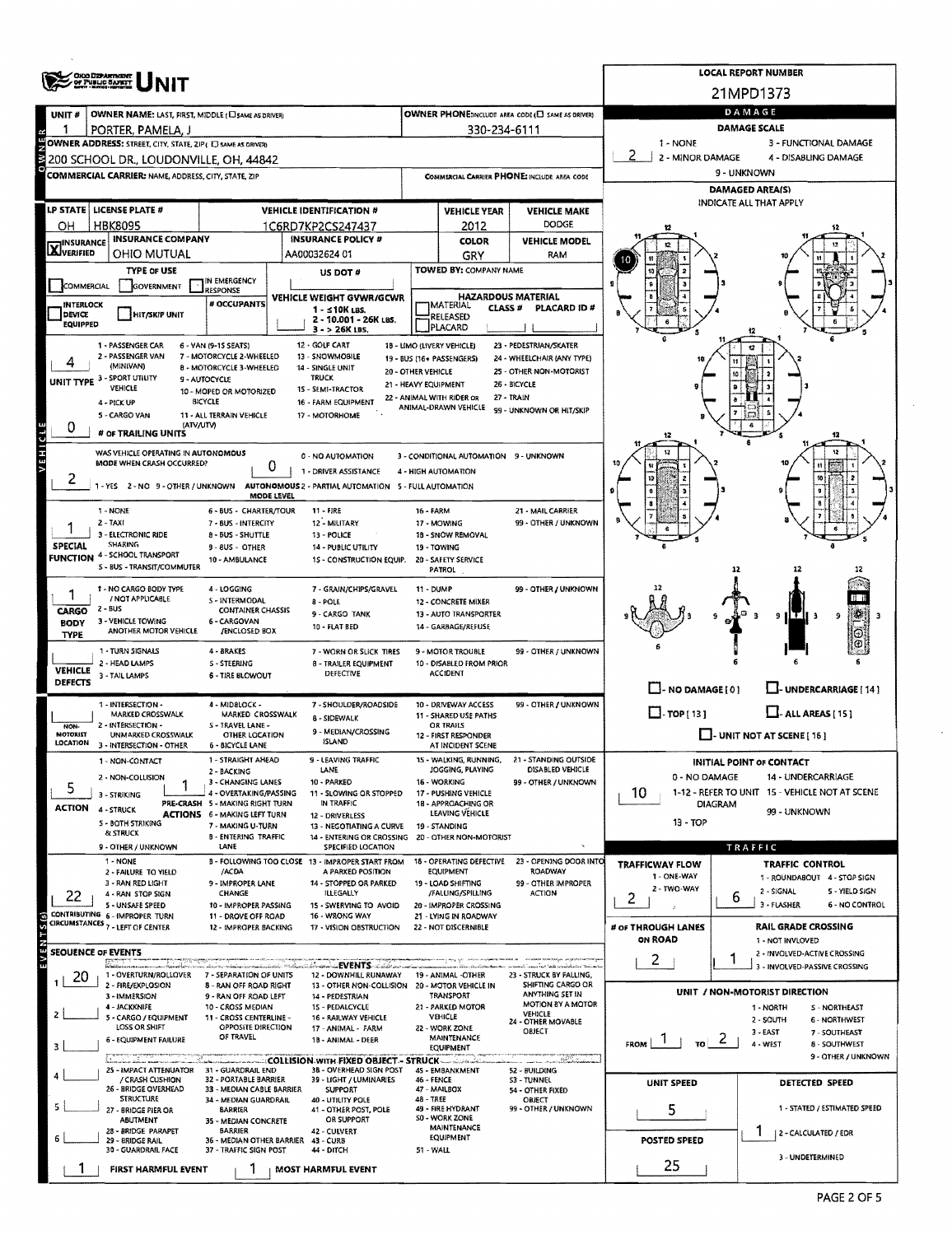|                                  | OHIO DEPARTMENT                                                                          |                                                                           | <b>LOCAL REPORT NUMBER</b>   |                                                                       |                                                              |                                                 |                                                   |                                                                 |                               |                                                                  |  |  |  |
|----------------------------------|------------------------------------------------------------------------------------------|---------------------------------------------------------------------------|------------------------------|-----------------------------------------------------------------------|--------------------------------------------------------------|-------------------------------------------------|---------------------------------------------------|-----------------------------------------------------------------|-------------------------------|------------------------------------------------------------------|--|--|--|
|                                  |                                                                                          |                                                                           |                              |                                                                       |                                                              |                                                 |                                                   |                                                                 | 21MPD1373                     |                                                                  |  |  |  |
| UNIT #                           | OWNER NAME: LAST, FIRST, MIDDLE (CI SAME AS DRIVER)                                      |                                                                           |                              |                                                                       |                                                              |                                                 | OWNER PHONE:INCLUDE AREA CODE (E) SAME AS DRIVER) |                                                                 | DAMAGE<br><b>DAMAGE SCALE</b> |                                                                  |  |  |  |
| 2                                | OWNER ADDRESS: STREET, CITY, STATE, ZIP ( C) SAME AS DRIVER)                             |                                                                           |                              |                                                                       |                                                              |                                                 |                                                   | 1 - NONE                                                        |                               | 3 - FUNCTIONAL DAMAGE                                            |  |  |  |
| ΟW <sub>Ο</sub><br>OН            |                                                                                          |                                                                           |                              |                                                                       |                                                              |                                                 |                                                   | 2 - MINOR DAMAGE                                                |                               | 4 - DISABLING DAMAGE                                             |  |  |  |
|                                  | <b>COMMERCIAL CARRIER: NAME, ADDRESS, CITY, STATE, ZIP</b>                               |                                                                           |                              |                                                                       |                                                              |                                                 | COMMERCIAL CARRIER PHONE: INCLUDE AREA CODE       | 9 - UNKNOWN                                                     |                               |                                                                  |  |  |  |
|                                  |                                                                                          |                                                                           |                              |                                                                       |                                                              |                                                 |                                                   | <b>DAMAGED AREA(S)</b><br>INDICATE ALL THAT APPLY               |                               |                                                                  |  |  |  |
|                                  | LP STATE   LICENSE PLATE #                                                               |                                                                           |                              | <b>VEHICLE IDENTIFICATION #</b>                                       |                                                              | <b>VEHICLE YEAR</b>                             | <b>VEHICLE MAKE</b>                               |                                                                 |                               |                                                                  |  |  |  |
| <b>INSURANCE</b>                 | <b>INSURANCE COMPANY</b>                                                                 |                                                                           |                              | <b>INSURANCE POLICY #</b>                                             |                                                              | <b>COLOR</b>                                    | <b>VEHICLE MODEL</b>                              |                                                                 |                               |                                                                  |  |  |  |
| <b>JVERIFIED</b>                 |                                                                                          |                                                                           |                              |                                                                       |                                                              |                                                 |                                                   |                                                                 |                               |                                                                  |  |  |  |
| COMMERCIAL                       | <b>TYPE or USE</b><br>GOVERNMENT                                                         | IN EMERGENCY                                                              |                              | US DOT#                                                               |                                                              | <b>TOWED BY: COMPANY NAME</b>                   |                                                   |                                                                 |                               |                                                                  |  |  |  |
| <b>INTERLOCK</b>                 |                                                                                          | <b>LIRESPONSE</b><br># OCCUPANTS                                          |                              | VEHICLE WEIGHT GVWR/GCWR                                              |                                                              | <b>HAZARDOUS MATERIAL</b><br><b>IMATERIAL</b>   |                                                   |                                                                 |                               |                                                                  |  |  |  |
| <b>DEVICE</b><br><b>EQUIPPED</b> | X HIT/SKIP UNIT                                                                          |                                                                           |                              | 1 - s10K LBS.<br>2 - 10.001 - 26K LBS.                                |                                                              | <b>CLASS#</b><br>RELEASED<br>PLACARD            | PLACARD ID #                                      |                                                                 |                               |                                                                  |  |  |  |
|                                  | 1 - PASSENGER CAR                                                                        | 6 - VAN (9-15 SEATS)                                                      |                              | 3 - > 26K LBS.<br>12 - GOLF CART                                      |                                                              | 18 - LIMO (LIVERY VEHICLE)                      | 23 - PEDESTRIAN/SKATER                            |                                                                 |                               |                                                                  |  |  |  |
| 99                               | 2 - PASSENGER VAN<br>(MINIVAN)                                                           | 7 - MOTORCYCLE 2-WHEELED                                                  |                              | 13 - SNOWMOBILE                                                       |                                                              | 19 - BUS (16+ PASSENGERS)                       | 24 - WHEELCHAIR (ANY TYPE)                        |                                                                 |                               |                                                                  |  |  |  |
|                                  | <b>UNIT TYPE 3 - SPORT UTILITY</b>                                                       | <b>B - MOTORCYCLE 3-WHEELED</b><br>9 - AUTOCYCLE                          |                              | 14 - SINGLE UNIT<br><b>TRUCK</b>                                      | 20 - OTHER VEHICLE<br>21 - HEAVY EQUIPMENT                   |                                                 | 25 - OTHER NON-MOTORIST<br>26 - BICYCLE           |                                                                 |                               |                                                                  |  |  |  |
|                                  | <b>VEHICLE</b><br>4 - PICK UP                                                            | 10 - MOPED OR MOTORIZED<br><b>BICYCLE</b>                                 |                              | 15 - SEMI-TRACTOR<br>16 - FARM EQUIPMENT                              |                                                              | 22 - ANIMAL WITH RIDER OR                       | 27 - TRAIN                                        |                                                                 |                               |                                                                  |  |  |  |
|                                  | S - CARGO VAN<br>(ATVAJTV)                                                               | 11 - ALL TERRAIN VEHICLE                                                  |                              | 17 - MOTORHOME                                                        |                                                              | ANIMAL-DRAWN VEHICLE                            | 99 - UNKNOWN OR HIT/SKIP                          |                                                                 |                               |                                                                  |  |  |  |
|                                  | # OF TRAILING UNITS                                                                      |                                                                           |                              |                                                                       |                                                              |                                                 |                                                   | 12                                                              |                               |                                                                  |  |  |  |
| VEHICLE                          | WAS VEHICLE OPERATING IN AUTONOMOUS<br>MODE WHEN CRASH OCCURRED?                         |                                                                           |                              | 0 - NO AUTOMATION                                                     |                                                              | 3 - CONDITIONAL AUTOMATION 9 - UNKNOWN          |                                                   |                                                                 |                               | 12                                                               |  |  |  |
|                                  |                                                                                          |                                                                           |                              | 1 - DRIVER ASSISTANCE                                                 |                                                              | 4 - HIGH AUTOMATION                             |                                                   |                                                                 |                               |                                                                  |  |  |  |
|                                  | 1 - YES 2 - NO 9 - OTHER / UNKNOWN AUTONOMOUS 2 - PARTIAL AUTOMATION 5 - FULL AUTOMATION |                                                                           | <b>MODE LEVEL</b>            |                                                                       |                                                              |                                                 |                                                   |                                                                 |                               |                                                                  |  |  |  |
|                                  | 1 - NONE<br>$2 - TAXI$                                                                   | <b>6 - BUS - CHARTER/TOUR</b>                                             | $11 -$ FIRE<br>12 - MILITARY | 16 - FARM                                                             | 17 - MOWING                                                  | 21 - MAIL CARRIER<br>99 - OTHER / UNKNOWN       |                                                   |                                                                 |                               |                                                                  |  |  |  |
|                                  | 3 - ELECTRONIC RIDE<br><b>SHARING</b>                                                    | 7 - BUS - INTERCITY<br>8 - BUS - SHUTTLE                                  |                              | 13 - POLICE                                                           |                                                              | 18 - SNOW REMOVAL                               |                                                   |                                                                 |                               |                                                                  |  |  |  |
| <b>SPECIAL</b>                   | <b>FUNCTION 4 - SCHOOL TRANSPORT</b>                                                     | 9 - BUS - OTHER<br>10 - AMBULANCE                                         |                              | <b>14 - PUBLIC UTILITY</b><br>1S - CONSTRUCTION EQUIP.                |                                                              | 19 - TOWING<br>20 - SAFETY SERVICE              |                                                   |                                                                 |                               |                                                                  |  |  |  |
|                                  | 5 - BUS - TRANSIT/COMMUTER                                                               |                                                                           |                              |                                                                       |                                                              | <b>PATROL</b>                                   |                                                   |                                                                 | 12                            | 17                                                               |  |  |  |
|                                  | 1 - NO CARGO BODY TYPE<br>/ NOT APPLICABLE                                               | 4 - LOGGING<br>5 - INTERMODAL                                             |                              | 7 - GRAIN/CHIPS/GRAVEL<br>8 - POLE                                    | 11 - DUMP                                                    | 12 - CONCRETE MIXER                             | 99 - OTHER / UNKNOWN                              |                                                                 |                               |                                                                  |  |  |  |
| CARGO                            | 2 - BUS<br>3 - VEHICLE TOWING                                                            | <b>CONTAINER CHASSIS</b><br>6 - CARGOVAN                                  |                              | 9 - CARGO TANK                                                        |                                                              | 13 - AUTO TRANSPORTER                           |                                                   |                                                                 | a                             | jŒ,<br>9<br>9                                                    |  |  |  |
| <b>BODY</b><br><b>TYPE</b>       | ANOTHER MOTOR VEHICLE                                                                    | /ENCLOSED BOX                                                             |                              | 10 - FLAT BED                                                         |                                                              | 14 - GARBAGE/REFUSE                             |                                                   |                                                                 |                               | Ю                                                                |  |  |  |
|                                  | 1 - TURN SIGNALS                                                                         | 4 - BRAKES                                                                |                              | 7 - WORN OR SLICK TIRES                                               |                                                              | 9 - MOTOR TROUBLE                               | 99 - OTHER / UNKNOWN                              |                                                                 |                               |                                                                  |  |  |  |
| VEHICLE<br><b>DEFECTS</b>        | 2 - HEAD LAMPS<br>3 - TAIL LAMPS                                                         | S - STEERING<br><b>6 - TIRE BLOWOUT</b>                                   |                              | <b>8 - TRAILER EQUIPMENT</b><br><b>DEFECTIVE</b>                      |                                                              | 10 - DISABLED FROM PRIOR<br><b>ACCIDENT</b>     |                                                   |                                                                 |                               |                                                                  |  |  |  |
|                                  |                                                                                          |                                                                           |                              |                                                                       |                                                              |                                                 |                                                   | $\Box$ - NO DAMAGE [ 0 ]                                        |                               | J-UNDERCARRIAGE [14]                                             |  |  |  |
|                                  | 1 - INTERSECTION -<br>MARKED CROSSWALK                                                   | 4 - MIDBLOCK -<br>MARKED CROSSWALK                                        |                              | 7 - SHOULDER/ROADSIDE<br>8 - SIDEWALK                                 |                                                              | 10 - DRIVEWAY ACCESS<br>11 - SHARED USE PATHS   | 99 - OTHER / UNKNOWN                              | $\Box$ -TOP[13]                                                 |                               | $LJ$ - ALL AREAS [15]                                            |  |  |  |
| LOCATION                         | YON-MOTORIST 2 - INTERSECTION -<br>UNMARKED CROSSWALK                                    | S-TRAVEL LANE -<br>9 - MEDIAN/CROSSING<br>OTHER LOCATION<br><b>ISLAND</b> |                              |                                                                       | OR TRAILS<br><b>12 - FIRST RESPONDER</b>                     |                                                 |                                                   | $\Box$ - UNIT NOT AT SCENE [ 16 ]                               |                               |                                                                  |  |  |  |
|                                  | AT IMPACT 3 - INTERSECTION - OTHER<br>1 - NON-CONTACT                                    | <b>6 - BICYCLE LANE</b><br>1 - STRAIGHT AHEAD                             |                              | 9 - LEAVING TRAFFIC                                                   |                                                              | AT INCIDENT SCENE<br>15 - WALKING, RUNNING,     | 21 - STANDING OUTSIDE                             |                                                                 |                               |                                                                  |  |  |  |
|                                  | 2 - NON-COLLISION                                                                        | 2 - BACKING                                                               |                              | LANE                                                                  |                                                              | JOGGING, PLAYING                                | DISABLED VEHICLE                                  | INITIAL POINT OF CONTACT<br>0 - NO DAMAGE<br>14 - UNDERCARRIAGE |                               |                                                                  |  |  |  |
| 5                                | 3 - STRIKING                                                                             | 3 - CHANGING LANES<br>4 - OVERTAKING/PASSING                              |                              | 10 - PARKED<br>11 - SLOWING OR STOPPED                                | 16 - WORKING<br>99 - OTHER / UNKNOWN<br>17 - PUSHING VEHICLE |                                                 |                                                   | 10.                                                             |                               | 1-12 - REFER TO UNIT 15 - VEHICLE NOT AT SCENE                   |  |  |  |
| <b>ACTION</b>                    | 4 - STRUCK                                                                               | PRE-CRASH S - MAKING RIGHT TURN<br><b>ACTIONS 6 - MAKING LEFT TURN</b>    |                              | IN TRAFFIC<br>12 - DRIVERLESS                                         | 18 - APPROACHING OR<br>DIAGRAM<br>LEAVING VEHICLE            |                                                 |                                                   |                                                                 |                               | 99 - UNKNOWN                                                     |  |  |  |
|                                  | <b>S - BOTH STRIKING</b><br>& STRUCK                                                     | 7 - MAKING U-TURN<br>8 - ENTERING TRAFFIC                                 |                              | 13 - NEGOTIATING A CURVE<br>14 - ENTERING OR CROSSING                 |                                                              | 19 - STANDING<br>20 - OTHER NON-MOTORIST        |                                                   | <b>13 - TOP</b>                                                 |                               |                                                                  |  |  |  |
|                                  | 9 - OTHER / UNKNOWN                                                                      | LANE                                                                      |                              | SPECIFIED LOCATION                                                    |                                                              |                                                 |                                                   |                                                                 | TRAFFIC                       |                                                                  |  |  |  |
|                                  | 1 - NONE<br>2 - FAILURE TO YIELD                                                         | /ACDA                                                                     |                              | 8 - FOLLOWING TOO CLOSE 13 - IMPROPER START FROM<br>A PARKED POSITION |                                                              | 18 - OPERATING DEFECTIVE<br>EQUIPMENT           | 23 - OPENING DOOR INTO<br>ROADWAY                 | <b>TRAFFICWAY FLOW</b><br>1 - ONE-WAY                           |                               | TRAFFIC CONTROL<br>1 - ROUNDABOUT 4 - STOP SIGN                  |  |  |  |
| 22                               | 3 - RAN RED LIGHT<br>4 - RAN STOP SIGN                                                   | 9 - IMPROPER LANE<br>CHANGE                                               |                              | 14 - STOPPED OR PARKED<br><b>ILLEGALLY</b>                            |                                                              | 19 - LOAD SHIFTING<br>/FAILING/SPILLING         | 99 - OTHER IMPROPER<br><b>ACTION</b>              | 2 - TWO-WAY                                                     |                               | 2 - SIGNAL<br>S - YIELD SIGN                                     |  |  |  |
|                                  | S - UNSAFE SPEED<br>CONTRIBUTING 6 - IMPROPER TURN                                       | 10 - IMPROPER PASSING<br>11 - DROVE OFF ROAD                              |                              | 15 - SWERVING TO AVOID<br>16 - WRONG WAY                              |                                                              | 20 - IMPROPER CROSSING<br>21 - LYING IN ROADWAY |                                                   |                                                                 |                               | 3 - FLASHER<br>6 - NO CONTROL                                    |  |  |  |
| (s) 5                            | CIRCUMSTANCES 7 - LEFT OF CENTER                                                         | 12 - IMPROPER BACKING                                                     |                              | 17 - VISION OBSTRUCTION                                               |                                                              | 22 - NOT DISCERNIBLE                            |                                                   | # OF THROUGH LANES                                              |                               | <b>RAIL GRADE CROSSING</b>                                       |  |  |  |
| ш                                | <b>SEOUENCE OF EVENTS</b>                                                                |                                                                           |                              |                                                                       |                                                              |                                                 |                                                   | ON ROAD                                                         |                               | 1 - NOT INVLOVED<br>2 - INVOLVED-ACTIVE CROSSING                 |  |  |  |
|                                  | 1 - OVERTURN/ROLLOVER                                                                    | 7 - SEPARATION OF UNITS                                                   |                              | EVENTS .<br>12 - DOWNHILL RUNAWAY                                     |                                                              | 19 - ANIMAL -OTHER                              | 23 - STRUCK BY FALLING,                           | 2                                                               |                               | 3 - INVOLVED-PASSIVE CROSSING                                    |  |  |  |
| 20                               | 2 - FIRE/EXPLOSION<br>3 - IMMERSION                                                      | 8 - RAN OFF ROAD RIGHT<br>9 - RAN OFF ROAD LEFT                           |                              | 13 - OTHER NON-COLLISION 20 - MOTOR VEHICLE IN<br>14 - PEDESTRIAN     |                                                              | TRANSPORT                                       | SHIFTING CARGO OR<br>ANYTHING SET IN              |                                                                 |                               | UNIT / NON-MOTORIST DIRECTION                                    |  |  |  |
|                                  | 4 - JACKKNIFE                                                                            | 10 - CROSS MEDIAN                                                         |                              | 1S - PEDALCYCLE                                                       |                                                              | 21 - PARKED MOTOR                               | <b>MOTION BY A MOTOR</b><br><b>VEHICLE</b>        |                                                                 |                               | 1 - NORTH<br><b>S-NORTHEAST</b>                                  |  |  |  |
|                                  | S - CARGO / EQUIPMENT<br>LOSS OR SHIFT                                                   | 11 - CROSS CENTERLINE -<br>OPPOSITE DIRECTION                             |                              | 16 - RAILWAY VEHICLE<br>17 - ANIMAL - FARM                            |                                                              | VEHICLE<br>22 - WORK ZONE                       | 24 - OTHER MOVABLE<br><b>OBJECT</b>               |                                                                 |                               | 2 - SOUTH<br><b>6 - NORTHWEST</b><br>$3 - EAST$<br>7 - SOUTHEAST |  |  |  |
| З                                | <b>6 - EQUIPMENT FAILURE</b>                                                             | OF TRAVEL                                                                 |                              | 18 - ANIMAL - DEER                                                    |                                                              | MAINTENANCE<br>EQUIPMENT                        |                                                   | <b>FROM</b><br>TO                                               |                               | 4 - WEST<br>8 - SOUTHWEST                                        |  |  |  |
|                                  | 25 - IMPACT ATTENUATOR 31 - GUARDRAIL END                                                |                                                                           |                              | 38 - OVERHEAD SIGN POST                                               |                                                              | 45 - EMBANKMENT                                 | 52 - BUILDING                                     |                                                                 |                               | 9 - OTHER / UNKNOWN                                              |  |  |  |
|                                  | / CRASH CUSHION<br>26 - BRIDGE OVERHEAD                                                  | 32 - PORTABLE BARRIER<br>33 - MEDIAN CABLE BARRIER                        |                              | 39 - LIGHT / LUMINARIES<br><b>SUPPORT</b>                             | 46 - FENCE                                                   | 47 - MAILBOX                                    | 53 - TUNNEL<br>54 - OTHER FIXED                   | UNIT SPEED                                                      |                               | DETECTED SPEED                                                   |  |  |  |
|                                  | <b>STRUCTURE</b><br>27 - BRIDGE PIER OR                                                  | 34 - MEDIAN GUARDRAIL<br><b>HARRIER</b>                                   |                              | 40 - UTILITY POLE<br>41 - OTHER POST, POLE                            | 48 - TREE<br>49 - FIRE HYDRANT                               |                                                 | OBJECT<br>99 - OTHER / UNKNOWN                    |                                                                 |                               | 1 - STATED / ESTIMATED SPEED                                     |  |  |  |
|                                  | ABUTMENT<br>28 - BRIDGE PARAPET                                                          | 35 - MEDIAN CONCRETE<br><b>BARRIER</b>                                    |                              | OR SUPPORT-<br>42 - CULVERT                                           |                                                              | 50 - WORK ZONE<br>MAINTENANCE                   |                                                   |                                                                 |                               | 2 - CALCULATED / EDR                                             |  |  |  |
|                                  | 29 - BRIDGE RAIL<br>30 - GUARDRAIL FACE                                                  | 36 - MEDIAN OTHER BARRIER 43 - CURB<br>37 - TRAFFIC SIGN POST             |                              | 44 - DITCH                                                            | S1 - WALL                                                    | <b>EQUIPMENT</b>                                |                                                   |                                                                 |                               |                                                                  |  |  |  |
|                                  | <b>FIRST HARMFUL EVENT</b>                                                               |                                                                           |                              | <b>MOST HARMFUL EVENT</b>                                             |                                                              |                                                 |                                                   |                                                                 |                               | 3 - UNDETERMINED                                                 |  |  |  |
|                                  |                                                                                          |                                                                           |                              |                                                                       |                                                              |                                                 |                                                   |                                                                 |                               |                                                                  |  |  |  |

 $\bar{\mathcal{A}}$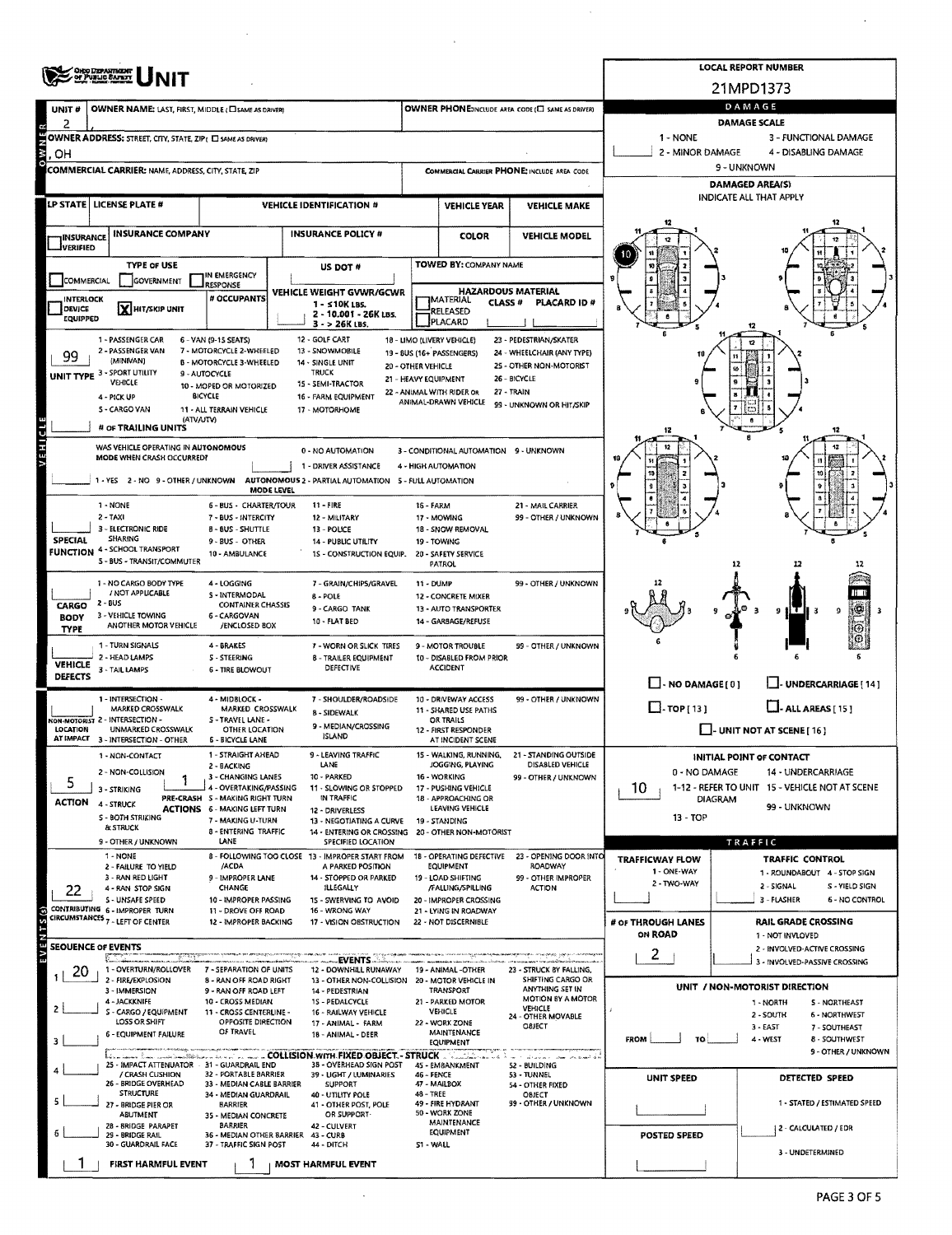|                                                       | <b>SERRICH MOTORIST / NON-MOTORIST</b>                                                                           |                                                                          |                                            |                                                                                          |                                                |                                       |                         |                                                                              |                                              |                                          | <b>LOCAL REPORT NUMBER</b>                                               | 21MPD1373                                |                                          |                                          |                     |  |  |  |  |  |
|-------------------------------------------------------|------------------------------------------------------------------------------------------------------------------|--------------------------------------------------------------------------|--------------------------------------------|------------------------------------------------------------------------------------------|------------------------------------------------|---------------------------------------|-------------------------|------------------------------------------------------------------------------|----------------------------------------------|------------------------------------------|--------------------------------------------------------------------------|------------------------------------------|------------------------------------------|------------------------------------------|---------------------|--|--|--|--|--|
| UNIT #                                                |                                                                                                                  | <b>NAME: LAST, FIRST, MIDDLE</b>                                         |                                            |                                                                                          |                                                |                                       |                         |                                                                              | $\epsilon$                                   |                                          | DATE OF BIRTH                                                            |                                          |                                          | AGE                                      | <b>GENDER</b><br>F  |  |  |  |  |  |
| 1                                                     |                                                                                                                  | PORTER, PAMELA, J                                                        |                                            |                                                                                          |                                                |                                       |                         |                                                                              |                                              |                                          | 08/29/1969                                                               |                                          |                                          | 52                                       |                     |  |  |  |  |  |
|                                                       | <b>ADDRESS: STREET, CITY, STATE, ZIP</b>                                                                         |                                                                          |                                            |                                                                                          |                                                |                                       |                         |                                                                              |                                              | <b>CONTACT PHONE - INCLUDE AREA CODE</b> |                                                                          |                                          |                                          |                                          |                     |  |  |  |  |  |
|                                                       | 200 SCHOOL DR., LOUDONVILLE, OH, 44842                                                                           |                                                                          |                                            |                                                                                          |                                                |                                       |                         |                                                                              |                                              | 330-234-6111                             |                                                                          |                                          |                                          |                                          |                     |  |  |  |  |  |
| <b>INJURIES IINJURED</b>                              | <b>TAKEN</b>                                                                                                     | <b>EMS AGENCY (NAME)</b>                                                 |                                            | <b>SAFETY EQUIPMENT</b><br>INJURED TAKEN TO: MEDICAL FACILITY (NAME CITY)<br><b>USED</b> |                                                |                                       |                         | <b>SEATING</b><br><b>DOT-COMPLIANT</b><br>POSITION<br><sup>I</sup> MC HELMET |                                              |                                          |                                                                          | AIR BAG USAGE EJECTION<br><b>TRAPPED</b> |                                          |                                          |                     |  |  |  |  |  |
| 5                                                     | BY<br>11                                                                                                         | <b>OPERATOR LICENSE NUMBER</b>                                           |                                            |                                                                                          |                                                |                                       | LOCAL                   | 4                                                                            |                                              |                                          | -1                                                                       | 1<br>1<br>1                              |                                          |                                          |                     |  |  |  |  |  |
| <b>OL STATE</b><br>OН                                 |                                                                                                                  |                                                                          |                                            |                                                                                          | <b>OFFENSE CHARGED</b>                         |                                       | <b>CODE</b>             | OFFENSE DESCRIPTION                                                          |                                              |                                          |                                                                          |                                          | <b>CITATION NUMBER</b>                   |                                          |                     |  |  |  |  |  |
| OL CLASS                                              | RS956492<br><b>ENDORSEMENT</b>                                                                                   | <b>RESTRICTION SELECT UP TO 3</b>                                        | <b>DRIVER</b>                              |                                                                                          | ALCOHOL / DRUG SUSPECTED                       |                                       |                         | <b>CONDITION</b>                                                             |                                              | ALCOHOL TEST                             |                                                                          |                                          |                                          | <b>DRUG TEST(S)</b>                      |                     |  |  |  |  |  |
|                                                       |                                                                                                                  |                                                                          |                                            | <b>DISTRACTED</b>                                                                        | ALCOHOL                                        | MARIJUANA                             |                         |                                                                              | <b>STATUS</b><br><b>TYPE</b><br>VALUE        |                                          | <b>STATUS</b>                                                            | TYPE                                     |                                          | <b>RESULTS SELECT UP TO 4</b>            |                     |  |  |  |  |  |
| 4                                                     |                                                                                                                  | 3                                                                        | $BY_1$                                     |                                                                                          | <b>OTHER DRUG</b>                              |                                       |                         | $-1$                                                                         | 1                                            | $\mathbf{1}$                             |                                                                          | 1                                        | 1                                        |                                          |                     |  |  |  |  |  |
| UNIT <sub>6</sub>                                     |                                                                                                                  | <b>NAME: LAST, FIRST, MIDDLE</b>                                         |                                            |                                                                                          |                                                |                                       |                         |                                                                              |                                              |                                          | DATE OF BIRTH                                                            |                                          |                                          | AGE                                      | <b>GENDER</b>       |  |  |  |  |  |
| 2                                                     | <b>UNKOWN</b>                                                                                                    |                                                                          |                                            |                                                                                          |                                                |                                       |                         |                                                                              |                                              |                                          |                                                                          |                                          |                                          |                                          |                     |  |  |  |  |  |
| <b>GRIST</b><br>OH                                    | <b>ADDRESS: STREET, CITY, STATE, ZIP</b>                                                                         |                                                                          |                                            |                                                                                          |                                                |                                       |                         |                                                                              | <b>CONTACT PHONE - INCLUDE AREA CODE</b>     |                                          |                                                                          |                                          |                                          |                                          |                     |  |  |  |  |  |
| <b>INJURIES IINJURED</b>                              |                                                                                                                  | <b>EMS AGENCY (NAME)</b>                                                 |                                            |                                                                                          | INJURED TAKEN TO: MEDICAL FACILITY (NAME CITY) |                                       |                         | <b>SAFETY EQUIPMENT</b>                                                      |                                              |                                          | <b>SEATING</b>                                                           |                                          |                                          | AIR BAG USAGE EJECTION                   | <b>TRAPPED</b>      |  |  |  |  |  |
| <b>N-N-N</b>                                          | <b>TAKEN</b><br>BY                                                                                               |                                                                          |                                            |                                                                                          |                                                |                                       |                         | <b>USED</b>                                                                  |                                              | <b>DOT-COMPLIANT</b><br>MC HELMET        | <b>POSITION</b>                                                          |                                          |                                          |                                          |                     |  |  |  |  |  |
| <b>OL STATE</b>                                       |                                                                                                                  | <b>OPERATOR LICENSE NUMBER</b>                                           |                                            |                                                                                          | <b>OFFENSE CHARGED</b>                         |                                       | LOCAL                   | OFFENSE DESCRIPTION                                                          |                                              |                                          |                                                                          |                                          | <b>CITATION NUMBER</b>                   |                                          |                     |  |  |  |  |  |
| <b>OTORET</b>                                         |                                                                                                                  |                                                                          |                                            |                                                                                          |                                                |                                       | <b>CODE</b>             |                                                                              |                                              |                                          |                                                                          |                                          |                                          |                                          |                     |  |  |  |  |  |
| <b>OL CLASS</b>                                       | <b>ENDORSEMENT</b>                                                                                               | <b>RESTRICTION SELECT UP TO 3</b>                                        | <b>DRIVER</b>                              |                                                                                          | ALCOHOL / DRUG SUSPECTED                       |                                       |                         | <b>CONDITION</b>                                                             |                                              | ALCOHOL TEST                             |                                                                          |                                          | <b>DRUG TEST(S)</b>                      |                                          |                     |  |  |  |  |  |
|                                                       |                                                                                                                  |                                                                          | BY                                         | <b>DISTRACTED</b>                                                                        | ALCOHOL<br><b>OTHER DRUG</b>                   | MARUUANA                              |                         |                                                                              | <b>STATUS</b>                                | TYPE                                     | VALUE<br><b>STATUS</b>                                                   |                                          | <b>TYPE</b><br>RESULTS SELECT UP TO 4    |                                          |                     |  |  |  |  |  |
| UNIT #                                                |                                                                                                                  | NAME: LAST, FIRST, MIDDLE                                                |                                            |                                                                                          |                                                |                                       |                         |                                                                              | DATE OF BIRTH                                |                                          |                                                                          |                                          |                                          | AGE                                      | <b>GENDER</b>       |  |  |  |  |  |
|                                                       |                                                                                                                  |                                                                          |                                            |                                                                                          |                                                |                                       |                         |                                                                              |                                              |                                          |                                                                          |                                          |                                          |                                          |                     |  |  |  |  |  |
|                                                       | <b>ADDRESS: STREET, CITY, STATE, ZIP</b>                                                                         |                                                                          |                                            |                                                                                          |                                                |                                       |                         |                                                                              |                                              |                                          | <b>CONTACT PHONE - INCLUDE AREA CODE</b>                                 |                                          |                                          |                                          |                     |  |  |  |  |  |
|                                                       |                                                                                                                  |                                                                          |                                            |                                                                                          |                                                |                                       |                         |                                                                              |                                              |                                          |                                                                          |                                          |                                          |                                          |                     |  |  |  |  |  |
|                                                       | INJURIES INJURED<br>INJURED TAKEN TO: MEDICAL FACILITY (NAME, CITY)<br><b>EMS AGENCY (NAME)</b><br>USED<br>TAKEN |                                                                          |                                            |                                                                                          |                                                |                                       | <b>SAFETY EQUIPMENT</b> |                                                                              | <b>IDOT-COMPLIANT</b>                        | <b>SEATING</b><br><b>POSITION</b>        |                                                                          |                                          |                                          | AIR BAG USAGE EJECTION TRAPPED           |                     |  |  |  |  |  |
|                                                       | BY                                                                                                               |                                                                          |                                            |                                                                                          |                                                |                                       |                         |                                                                              | <b>I</b> MC HELMET<br><b>CITATION NUMBER</b> |                                          |                                                                          |                                          |                                          |                                          |                     |  |  |  |  |  |
|                                                       |                                                                                                                  | OL STATE OPERATOR LICENSE NUMBER                                         |                                            |                                                                                          | <b>OFFENSE CHARGED</b>                         |                                       | LOCAL<br><b>CODE</b>    | OFFENSE DESCRIPTION                                                          |                                              |                                          |                                                                          |                                          |                                          |                                          |                     |  |  |  |  |  |
| OL CLASS                                              | <b>ENDORSEMENT</b>                                                                                               | <b>RESTRICTION SELECT UP TO 3</b>                                        | <b>DRIVER</b>                              |                                                                                          | ALCOHOL / DRUG SUSPECTED                       |                                       |                         | <b>CONDITION</b>                                                             | <b>ALCOHOL TEST</b><br><b>DRUG TEST(S)</b>   |                                          |                                                                          |                                          |                                          |                                          |                     |  |  |  |  |  |
|                                                       |                                                                                                                  |                                                                          | BY                                         | <b>DISTRACTED</b>                                                                        | ALCOHOL                                        | MARIJUANA                             |                         | <b>TYPE</b><br><b>STATUS</b>                                                 |                                              |                                          | VALUE<br><b>STATUS</b>                                                   |                                          | <b>TYPE</b>                              | RESULTS SELECT UP TO 4                   |                     |  |  |  |  |  |
|                                                       |                                                                                                                  |                                                                          |                                            |                                                                                          | <b>OTHER DRUG</b>                              |                                       |                         |                                                                              |                                              |                                          |                                                                          |                                          |                                          |                                          |                     |  |  |  |  |  |
|                                                       | <b>INJURIES</b>                                                                                                  | <b>SEATING POSITION</b>                                                  | 1 - NOT DEPLOYED                           | AIR RAG                                                                                  |                                                | OL CLASS.                             |                         | OL RESTRICTION(S) IDRIVER DISTRACTION                                        |                                              |                                          |                                                                          |                                          |                                          | <b>TEST STATHS</b>                       |                     |  |  |  |  |  |
| <b>FATAL</b><br>SUSPECTED SERIOUS                     |                                                                                                                  | <b>FRONT - LEFT SIDE</b><br>(MOTORCYCLE DRIVER)<br><b>FRONT-MIDDLE</b>   | 2 - DEPLOYED FRONT<br>3 - DEPLOYED SIDE    |                                                                                          |                                                | <b>CLASS A</b><br>2 - CLASS B         |                         | - ALCOHOL INTERLOCK<br><b>DEVICE:</b>                                        |                                              |                                          | <b>NOT DISTRACTED</b><br>MANUALLY OPERATING AN<br><b>ELECTRONIC®®</b>    |                                          |                                          | 1 - NONE GIVEN<br>2 - TEST REFUSED       |                     |  |  |  |  |  |
| <b>INJURY</b><br>SUSPECTED MINOR                      |                                                                                                                  | - FRONT - RIGHT SIDE<br>SECOND LEFT SIDE                                 | 4 - DEPLOYED BOTH<br>FRONT/SIDE            |                                                                                          |                                                | 3 - CLASS C                           |                         | COL INTRASTATE ONLY<br>CORRECTIVE LENSES<br>4 - FARM WAIVER                  |                                              |                                          | COMMUNICATION DEVICE<br><b>ITEXTING, TYPING,</b>                         |                                          | 3 - TEST GIVEN,                          | / UNUSABLE                               | CONTAMINATED SAMPLE |  |  |  |  |  |
| injury,<br>POSSIBLE INJURY                            |                                                                                                                  | (MOTORCYCLE PASSENGER)<br>SECOND - MIDDLE                                | 9 - DEPLOYMENT UNKNOWN                     | NOT APPLICABLE                                                                           |                                                | 4 - REGULAR CLASS<br>$(OHIO = D)$     |                         | 5 - EXCEPT CLASS A BUS<br>6 - EXCEPT CLASS A                                 |                                              |                                          | DIAHNER.<br>TALKING ON HANDS FREE                                        |                                          | 4 - TEST GIVEN,                          | <b>RESULTS KNOWN</b>                     |                     |  |  |  |  |  |
| 5 - NO APPARENT INJURY                                | 89. GEV                                                                                                          | 6 - SECOND - RIGHT SIDE<br>-THIRD - LEFT SIDE                            |                                            |                                                                                          |                                                | 5 - M/C MOPED ONLY                    |                         | & CLASS B BUS<br><b>EXCEPT TRACTOR-TRAILER</b>                               |                                              |                                          | <b>COMMUNICATION DEVICE</b><br>TALKING ON HAND-HELD                      |                                          | <b>STREST GIVEN.</b>                     | RESULTS UNKNOWN:                         |                     |  |  |  |  |  |
|                                                       | INJURIES TAKEN BY                                                                                                | (MOTORCYCLE SIDE CAR)<br>- THIRD - MIDDLE                                | 1-NOT EJECTED:                             | <b>EJECTION</b>                                                                          |                                                | 6 - NO VALID OL                       |                         | INTERMEDIATE LICENSE<br><b>RESTRICTIONS</b>                                  |                                              |                                          | COMMUNICATION DEVICE<br>5 - OTHER ACTIVITY WITH AN<br>ELECTRONIC DEVICE. |                                          |                                          |                                          | ALCOHOL TEST TYPE   |  |  |  |  |  |
| 1 - NOT TRANSPORTED.<br><b>/TREATED AT SCENE-</b>     |                                                                                                                  | 9 - THIRD - RIGHT SIDE<br>10 - SLEEPER SECTION                           | 2 - PARTIALLY EIECTED<br>3-TOTALLY EJECTED |                                                                                          |                                                | OL ENDORSEMENT                        |                         | LEARNER'S PERMIT-<br><b>RESTRICTIONS</b><br>10 - LIMITED TO DAYLIGHT         |                                              |                                          | 6 - PASSENGER <sup>,</sup><br>- OTHER DISTRACTION                        |                                          | $-$ NONE<br>$2 - BLOOD$                  |                                          |                     |  |  |  |  |  |
| 2 - EMS                                               |                                                                                                                  | OF TRUCK CAB<br>- PASSENGER IN                                           | 4 - NOT APPLICABLE                         | <b>TRAPPED</b>                                                                           |                                                | H - HAZMAT<br><b>M - MOTORCYCLE</b>   |                         | <b>ONLY</b><br>11 - LIMITED TO EMPLOYMENT                                    | nariji na                                    |                                          | INSIDE THE VEHICLE<br><b>8 - OTHER DISTRACTION</b>                       |                                          | 3 - URINE<br>4 - BREATH                  |                                          |                     |  |  |  |  |  |
| 3 – POLICE I<br>9 - OTHER / UNKNOWN                   |                                                                                                                  | OTHER ENCLOSED CARGO<br>AREA (NON-TRAILING UNIT,                         | 1 NOT TRAPPED                              |                                                                                          |                                                | P - PASSENGER                         |                         | 2 - LIMITED - OTHER<br><b>13 - MECHANICAL DEVICES</b>                        |                                              |                                          | <b>OUTSIDE THE VEHICLE</b><br>9 - OTHER / UNKNOWN                        |                                          | <b>5-OTHER</b>                           |                                          |                     |  |  |  |  |  |
| <b>SAFETY EQUIPMENT</b>                               |                                                                                                                  | BUS FICK-UP WITH CAP)<br>PASSENGER IN                                    | 2 - EXTRICATED BY                          | MECHANICAL MEANS                                                                         |                                                | N - TANKER<br>Q. MOTOR SCOOTER        |                         | <b>(SPECIAL BRAKES, HAND</b><br>CONTROLS, OR OTHER                           |                                              |                                          | <b>CONDITION</b>                                                         |                                          | DRUG<br>1- NONE                          |                                          | <b>TEST TYPE</b>    |  |  |  |  |  |
| 1- NONE USED<br>2 - SHOULDER BELT ONLY                |                                                                                                                  | UNENCLOSED CARGO AREA<br>- TRAILING UNIT<br>13<br>14 - RIDING ON VEHICLE | - FREED BY                                 |                                                                                          | NON-MECHANICAL MEANS                           | r - Three-Wheel<br><b>MOTORCYCLE</b>  |                         | ADAPTIVE DEVICES)<br>14 - MILITARY VEHICLES ONLY                             |                                              |                                          | - APPARENTLY NORMAL<br>2 - PHYSICAL IMPAIRMENT<br>3 - EMOTIONAL (E.G.    |                                          | 2 - BLOOD<br>3 - URINE<br><b>4-OTHER</b> |                                          |                     |  |  |  |  |  |
| <b>USED</b><br>LAP BELT ONLY USED                     |                                                                                                                  | <b>EXTERIOR</b><br>(NON-TRAILING UNIT)                                   |                                            |                                                                                          |                                                | S'-SCHOOL BUS                         |                         | 15 - MOTOR VEHICLES<br>WITHOUT AIR BRAKES<br>16 - OUTSIDE MIRROR-            |                                              |                                          | DEPRESSED, ANGRY<br>DISTURBED).                                          |                                          |                                          |                                          | DRUG TEST RESULT(S) |  |  |  |  |  |
| - SHOULDER & LAP BELT<br>USED &                       |                                                                                                                  | NON-MOTORIST<br>99 - OTHER / UNKNOWN                                     |                                            |                                                                                          |                                                | T. DOUBLE & TRIPLE<br><b>TRAILERS</b> |                         | <b>17 - PROSTHETIC AID</b><br>18 OTHER                                       |                                              |                                          | 4 - ILLNESS + 2<br>FELL ASLEEP, FAINTED,                                 |                                          |                                          | 1 - AMPHETAMINES<br>2 - BARBITURATES     |                     |  |  |  |  |  |
| 5 - CHILD RESTRAINT SYSTEM.<br>FORWARD FACING         |                                                                                                                  |                                                                          |                                            |                                                                                          |                                                | X-TANKER / HAZMAT                     |                         |                                                                              |                                              |                                          | <b>FATIGUED, ETC.</b><br><b>DINDER THE INFLUENCE OF</b>                  |                                          |                                          | 3 - BENZODIAZEPINES.<br>4 - CANNABINO DS |                     |  |  |  |  |  |
| 6 - CHILD RESTRAINT SYSTEM<br>- REAR FACING           |                                                                                                                  |                                                                          |                                            |                                                                                          |                                                | GENDER                                |                         |                                                                              | MEDICATIONS / DRUGS /<br><b>ALCOHOL</b>      |                                          |                                                                          |                                          | 5 - COCAINE                              | 6 - OPIATES / OPIOIDS                    |                     |  |  |  |  |  |
| 7 - BOOSTER SEAT<br>8 - HELMET USED                   |                                                                                                                  |                                                                          |                                            |                                                                                          |                                                | <b>F-FEMALE</b><br>M - MALE           |                         |                                                                              |                                              |                                          | 9 - OTHER / UNKNOWN                                                      |                                          | 7-OTHER                                  | <b>8-NEGATIVE RESULTS</b>                |                     |  |  |  |  |  |
| 9 - PROTECTIVE, PADS USED<br>(ELBOWS, KNEES, ETC)     |                                                                                                                  |                                                                          |                                            |                                                                                          |                                                | U – OTHER / UNKNOWN                   |                         |                                                                              |                                              |                                          |                                                                          |                                          |                                          |                                          |                     |  |  |  |  |  |
| 10. REFLECTIVE CLOTHING<br>11 - LIGHTING - PEDESTRIAN |                                                                                                                  |                                                                          |                                            |                                                                                          |                                                |                                       |                         |                                                                              |                                              |                                          |                                                                          |                                          |                                          |                                          |                     |  |  |  |  |  |
| / BICYCLE ONLY<br>99 - OTHER / UNKNOWN                |                                                                                                                  |                                                                          |                                            |                                                                                          |                                                |                                       |                         |                                                                              |                                              |                                          |                                                                          |                                          |                                          |                                          |                     |  |  |  |  |  |

 $\bar{\phantom{a}}$ 

 $\bar{z}$ 

 $\bar{\gamma}$ 

 $\sim$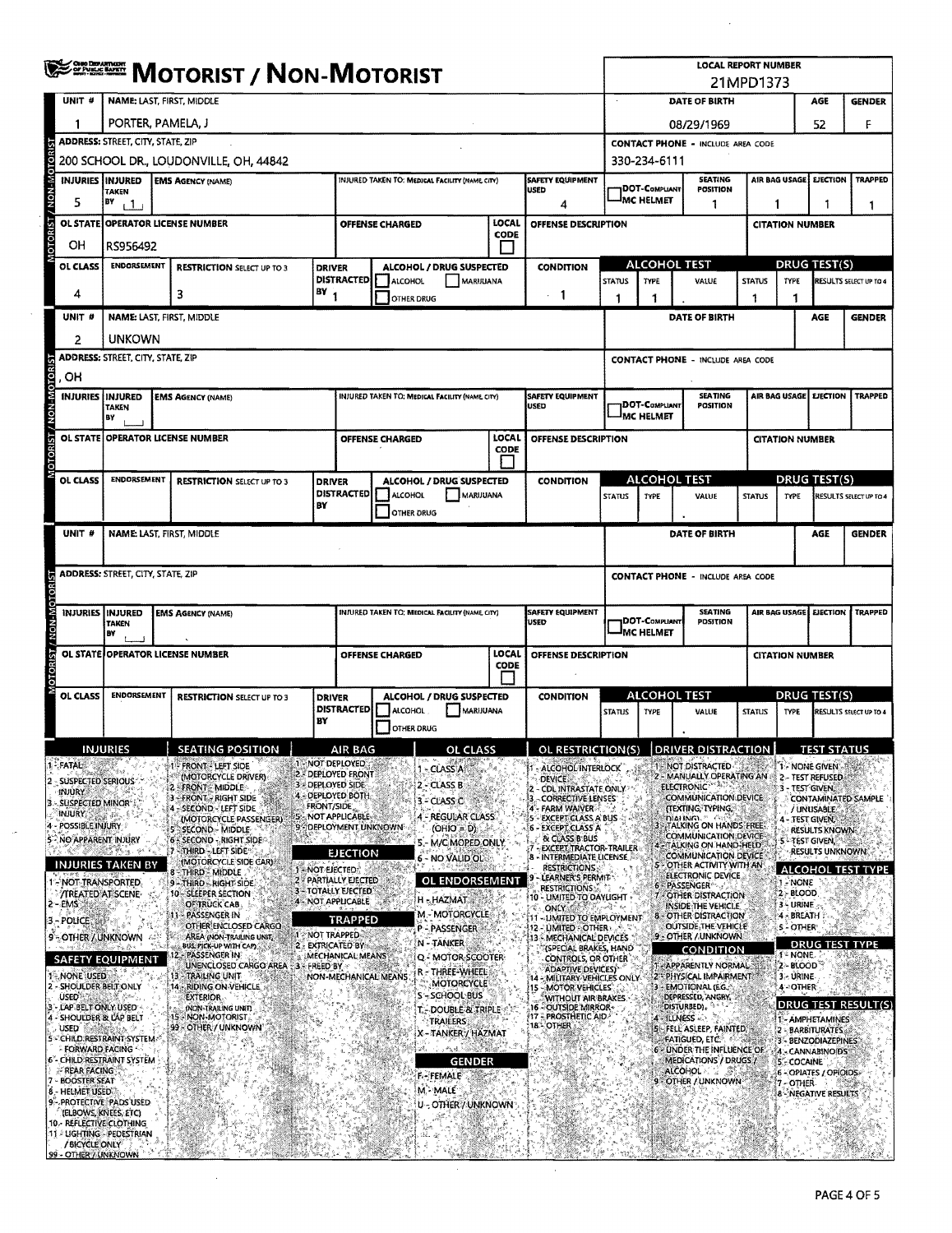|                                   |                                                                                                                                                                                                                                                                                                                                                                                                      |                                               | <b>EXEREE OCCUPANT / WITNESS ADDENDUM</b> |                                                                                                                                                                                                                                                                                                                                                                                   |                                                 |                                                                                                                                                                                                                                                                                                                                                                                                                                                                                                                                                                                                                                           |                         |                                          |                                                                                                                                                                             |                                                                                                                                                                                                                                                                                                                                                                                                                                                                                                                                                                                                                                                                                                                                                                                                                                                                                                                          |     |               |  |  |  |  |  |  |  |
|-----------------------------------|------------------------------------------------------------------------------------------------------------------------------------------------------------------------------------------------------------------------------------------------------------------------------------------------------------------------------------------------------------------------------------------------------|-----------------------------------------------|-------------------------------------------|-----------------------------------------------------------------------------------------------------------------------------------------------------------------------------------------------------------------------------------------------------------------------------------------------------------------------------------------------------------------------------------|-------------------------------------------------|-------------------------------------------------------------------------------------------------------------------------------------------------------------------------------------------------------------------------------------------------------------------------------------------------------------------------------------------------------------------------------------------------------------------------------------------------------------------------------------------------------------------------------------------------------------------------------------------------------------------------------------------|-------------------------|------------------------------------------|-----------------------------------------------------------------------------------------------------------------------------------------------------------------------------|--------------------------------------------------------------------------------------------------------------------------------------------------------------------------------------------------------------------------------------------------------------------------------------------------------------------------------------------------------------------------------------------------------------------------------------------------------------------------------------------------------------------------------------------------------------------------------------------------------------------------------------------------------------------------------------------------------------------------------------------------------------------------------------------------------------------------------------------------------------------------------------------------------------------------|-----|---------------|--|--|--|--|--|--|--|
|                                   | UNIT #                                                                                                                                                                                                                                                                                                                                                                                               |                                               | <b>NAME: LAST, FIRST, MIDDLE</b>          |                                                                                                                                                                                                                                                                                                                                                                                   |                                                 |                                                                                                                                                                                                                                                                                                                                                                                                                                                                                                                                                                                                                                           |                         |                                          | DATE OF BIRTH                                                                                                                                                               |                                                                                                                                                                                                                                                                                                                                                                                                                                                                                                                                                                                                                                                                                                                                                                                                                                                                                                                          | AGE | <b>GENDER</b> |  |  |  |  |  |  |  |
| <b>JECUPAN</b>                    |                                                                                                                                                                                                                                                                                                                                                                                                      | <b>ADDRESS: STREET, CITY, STATE, ZIP</b>      |                                           |                                                                                                                                                                                                                                                                                                                                                                                   |                                                 |                                                                                                                                                                                                                                                                                                                                                                                                                                                                                                                                                                                                                                           |                         |                                          | <b>EJECTION</b><br><b>TRAPPED</b><br>AGE<br><b>GENDER</b><br><b>EJECTION</b><br><b>TRAPPED</b><br>AGE<br><b>GENDER</b><br>TRAPPED<br>AGE<br><b>GENDER</b><br><b>TRAPPED</b> |                                                                                                                                                                                                                                                                                                                                                                                                                                                                                                                                                                                                                                                                                                                                                                                                                                                                                                                          |     |               |  |  |  |  |  |  |  |
|                                   | <b>INJURIES</b>                                                                                                                                                                                                                                                                                                                                                                                      | <b>INJURED</b><br>TAKEN<br>BY                 | <b>EMS AGENCY (NAME)</b>                  |                                                                                                                                                                                                                                                                                                                                                                                   | INJURED TAKEN TO: MEDICAL FACILITY (NAME CITY)  | <b>SAFETY EQUIPMENT</b>                                                                                                                                                                                                                                                                                                                                                                                                                                                                                                                                                                                                                   |                         |                                          | <b>SEATING</b><br>DOT-COMPLIANT<br>POSITION<br>MC HELMET                                                                                                                    |                                                                                                                                                                                                                                                                                                                                                                                                                                                                                                                                                                                                                                                                                                                                                                                                                                                                                                                          |     |               |  |  |  |  |  |  |  |
|                                   | UNIT #                                                                                                                                                                                                                                                                                                                                                                                               |                                               | NAME: LAST, FIRST, MIDDLE                 |                                                                                                                                                                                                                                                                                                                                                                                   |                                                 |                                                                                                                                                                                                                                                                                                                                                                                                                                                                                                                                                                                                                                           |                         |                                          | DATE OF BIRTH                                                                                                                                                               |                                                                                                                                                                                                                                                                                                                                                                                                                                                                                                                                                                                                                                                                                                                                                                                                                                                                                                                          |     |               |  |  |  |  |  |  |  |
| OCCUPAN                           |                                                                                                                                                                                                                                                                                                                                                                                                      | <b>ADDRESS: STREET, CITY, STATE, ZIP</b>      |                                           |                                                                                                                                                                                                                                                                                                                                                                                   |                                                 |                                                                                                                                                                                                                                                                                                                                                                                                                                                                                                                                                                                                                                           |                         |                                          |                                                                                                                                                                             |                                                                                                                                                                                                                                                                                                                                                                                                                                                                                                                                                                                                                                                                                                                                                                                                                                                                                                                          |     |               |  |  |  |  |  |  |  |
|                                   |                                                                                                                                                                                                                                                                                                                                                                                                      | <b>INJURIES INJURED</b><br><b>TAKEN</b><br>BY | <b>EMS AGENCY (NAME)</b>                  |                                                                                                                                                                                                                                                                                                                                                                                   | INJURED TAKEN TO: MEDICAL FACILITY (NAME, CITY) |                                                                                                                                                                                                                                                                                                                                                                                                                                                                                                                                                                                                                                           | <b>SAFETY EQUIPMENT</b> | DOT-COMPLIANT<br><b>MC HELMET</b>        | <b>SEATING</b><br>POSITION                                                                                                                                                  |                                                                                                                                                                                                                                                                                                                                                                                                                                                                                                                                                                                                                                                                                                                                                                                                                                                                                                                          |     |               |  |  |  |  |  |  |  |
|                                   | UNIT#                                                                                                                                                                                                                                                                                                                                                                                                | <b>NAME: LAST, FIRST, MIDDLE</b>              |                                           |                                                                                                                                                                                                                                                                                                                                                                                   |                                                 |                                                                                                                                                                                                                                                                                                                                                                                                                                                                                                                                                                                                                                           |                         |                                          | <b>DATE OF BIRTH</b>                                                                                                                                                        |                                                                                                                                                                                                                                                                                                                                                                                                                                                                                                                                                                                                                                                                                                                                                                                                                                                                                                                          |     |               |  |  |  |  |  |  |  |
| <b>DECUPAN</b>                    |                                                                                                                                                                                                                                                                                                                                                                                                      | ADDRESS: STREET, CITY, STATE, ZIP             |                                           |                                                                                                                                                                                                                                                                                                                                                                                   |                                                 |                                                                                                                                                                                                                                                                                                                                                                                                                                                                                                                                                                                                                                           |                         |                                          |                                                                                                                                                                             | <b>LOCAL REPORT NUMBER</b><br>21MPD1373<br><b>CONTACT PHONE - INCLUDE AREA CODE</b><br>AIR BAG USAGE<br><b>CONTACT PHONE - INCLUDE AREA CODE</b><br>AIR BAG USAGE<br><b>CONTACT PHONE - INCLUDE AREA CODE</b><br>AIR BAG USAGE EJECTION<br><b>CONTACT PHONE - INCLUDE AREA CODE</b><br>AIR BAG USAGE   EJECTION<br>AIR BAG USAGE<br><b>T-NOT DEPLOYED</b><br>2 - DEPLOYED FRONT<br>3 - DEPLOYED SIDE<br>4 - DEPLOYED BOTH -<br><b>FRONT/SIDE</b><br>5 - NOT APPLICABLE<br>9 - DEPLOYMENT UNKNOWN<br><b>EJECTION</b><br>1 - NOT EJECTED<br>2 - PARTIALLY EJECTED<br><b>3 - TOTALLY EJECTED</b><br>4 - NOT-APPLICABLE<br><b>TRAPPED</b><br>1 - NOT TRAPPED:<br>2 - EXTRICATED BY<br><b>MECHANICAL MEANS</b><br>3 - FREED BY<br>NON-MECHANICAL MEANS<br><b>AGE</b><br><b>GENDER</b><br><b>CONTACT PHONE - INCLUDE AREA CODE</b><br>AGE<br><b>GENDER</b><br><b>CONTACT PHONE - INCLUDE AREA CODE</b><br><b>GENDER</b><br>AGE |     |               |  |  |  |  |  |  |  |
|                                   | INJURIES INJURED<br><b>EMS AGENCY (NAME)</b><br>TAKEN<br>BY                                                                                                                                                                                                                                                                                                                                          |                                               |                                           |                                                                                                                                                                                                                                                                                                                                                                                   | INJURED TAKEN TO: MEDICAL FACILITY (NAME, CITY) |                                                                                                                                                                                                                                                                                                                                                                                                                                                                                                                                                                                                                                           | SAFETY EQUIPMENT        | DOT-COMPLIANT<br>MC HELMET               | <b>SEATING</b><br><b>POSITION</b>                                                                                                                                           |                                                                                                                                                                                                                                                                                                                                                                                                                                                                                                                                                                                                                                                                                                                                                                                                                                                                                                                          |     |               |  |  |  |  |  |  |  |
|                                   | UNIT #                                                                                                                                                                                                                                                                                                                                                                                               | <b>NAME: LAST, FIRST, MIDDLE</b>              |                                           |                                                                                                                                                                                                                                                                                                                                                                                   |                                                 |                                                                                                                                                                                                                                                                                                                                                                                                                                                                                                                                                                                                                                           |                         |                                          | DATE OF BIRTH                                                                                                                                                               |                                                                                                                                                                                                                                                                                                                                                                                                                                                                                                                                                                                                                                                                                                                                                                                                                                                                                                                          |     |               |  |  |  |  |  |  |  |
| <b>JCCUPAN</b>                    |                                                                                                                                                                                                                                                                                                                                                                                                      | <b>ADDRESS: STREET, CITY, STATE, ZIP</b>      |                                           |                                                                                                                                                                                                                                                                                                                                                                                   |                                                 |                                                                                                                                                                                                                                                                                                                                                                                                                                                                                                                                                                                                                                           |                         |                                          |                                                                                                                                                                             |                                                                                                                                                                                                                                                                                                                                                                                                                                                                                                                                                                                                                                                                                                                                                                                                                                                                                                                          |     |               |  |  |  |  |  |  |  |
|                                   |                                                                                                                                                                                                                                                                                                                                                                                                      | INJURIES INJURED<br>TAKEN<br>BY               | <b>EMS AGENCY (NAME)</b>                  |                                                                                                                                                                                                                                                                                                                                                                                   | INJURED TAKEN TO: MEDICAL FACILITY (NAME, CITY) |                                                                                                                                                                                                                                                                                                                                                                                                                                                                                                                                                                                                                                           | <b>SAFETY EQUIPMENT</b> | DOT-COMPLIANT<br><b>IMC HELMET</b>       | <b>SEATING</b><br>POSITION                                                                                                                                                  |                                                                                                                                                                                                                                                                                                                                                                                                                                                                                                                                                                                                                                                                                                                                                                                                                                                                                                                          |     |               |  |  |  |  |  |  |  |
|                                   |                                                                                                                                                                                                                                                                                                                                                                                                      |                                               | <b>INJURIES</b>                           |                                                                                                                                                                                                                                                                                                                                                                                   | <b>SAFETY EQUIPMENT USED</b>                    |                                                                                                                                                                                                                                                                                                                                                                                                                                                                                                                                                                                                                                           | <b>SEATING POSITION</b> |                                          |                                                                                                                                                                             |                                                                                                                                                                                                                                                                                                                                                                                                                                                                                                                                                                                                                                                                                                                                                                                                                                                                                                                          |     |               |  |  |  |  |  |  |  |
|                                   | 1 = NONE USED =<br>1 - FATAL<br>2 - SUSPECTED SERIOUS INJURY<br>3 - SUSPECTED MINOR INJURY<br>4 - POSSIBLE INJURY<br>5 - NO APPARENT INJURY.<br><b>INJURED TAKEN BY</b><br>1-INOT-TRANSPORTED /<br><b>TREATED AT SCENE</b><br>$2 - EMS$<br>7 – BOOSTER SEAT<br>3 <sup>2</sup> POLICE<br>8 - HELMET USED.<br>9-OTHER / UNKNOWN<br><b>GENDER</b><br><b>F-FEMALE</b><br>M - MALE<br>U - OTHER / UNKNOWN |                                               |                                           | <b>VEHICLE OCCUPANT</b><br>2 - SHOULDER BELT ONLY USED<br>3 - LAP BELT ONLY USED<br>4 - SHOULDER & LAP BELT USED<br>5 - CHILD RESTRAINT SYSTEM.<br>FORWARD FACING<br>6 - CHILD RESTRAINT SYSTEM -<br><b>REAR FACING</b><br>9 - PROTECTIVE PADS USED<br>(ELBOWS, KNEES, ETC)<br>10 - REFLECTIVE CLOTHING<br>11 - LIGHTING - PEDESTRIAN<br>/ BICYCLE ONLY<br>99 - OTHER / UNKNOWN - |                                                 | 1 - FRONT - LEFT SIDE<br>(MOTORCYCLE DRIVER)<br>2 - FRONT - MIDDLE<br>3 - FRONT - RIGHT SIDE<br>4 - SECOND - LEFT SIDE<br>(MOTORCYCLE PASSENGER)<br>5 - SECOND - MIDDLE<br>6 - SECOND - RIGHT SIDE<br>ZELTHIRD = LEFT SIDE<br>(MOTORCYCLE SIDE CAR)<br>8 - THIRD - MIDDLE<br>9- THIRD - RIGHT SIDE<br>10 - SLEEPER SECTION OF TRUCK CAB<br>11 - PASSENGER IN OTHER ENCLOSED<br><b>CARGO AREA (NON-TRAILING UNIT)</b><br>SUCH AS A BUS, PICK-UP WITH CAP)<br>12 - PASSENGER IN UNENCLOSED<br><b>CARGO AREA</b><br>13 - TRAILING UNIT<br>14* RIDING ON VEHICLE EXTERIOR<br>(NON-TRAILING UNIT)<br>15 - NON-MOTORIST<br>99 - OTHER / UNKNOWN |                         |                                          |                                                                                                                                                                             |                                                                                                                                                                                                                                                                                                                                                                                                                                                                                                                                                                                                                                                                                                                                                                                                                                                                                                                          |     |               |  |  |  |  |  |  |  |
|                                   |                                                                                                                                                                                                                                                                                                                                                                                                      | <b>NAME: LAST, FIRST, MIDDLE</b>              |                                           |                                                                                                                                                                                                                                                                                                                                                                                   |                                                 |                                                                                                                                                                                                                                                                                                                                                                                                                                                                                                                                                                                                                                           |                         |                                          | DATE OF BIRTH                                                                                                                                                               |                                                                                                                                                                                                                                                                                                                                                                                                                                                                                                                                                                                                                                                                                                                                                                                                                                                                                                                          |     |               |  |  |  |  |  |  |  |
|                                   | <b>ADDRESS: STREET, CITY, STATE, ZIP</b>                                                                                                                                                                                                                                                                                                                                                             |                                               |                                           |                                                                                                                                                                                                                                                                                                                                                                                   |                                                 |                                                                                                                                                                                                                                                                                                                                                                                                                                                                                                                                                                                                                                           |                         |                                          |                                                                                                                                                                             |                                                                                                                                                                                                                                                                                                                                                                                                                                                                                                                                                                                                                                                                                                                                                                                                                                                                                                                          |     |               |  |  |  |  |  |  |  |
|                                   | <b>NAME: LAST, FIRST, MIDDLE</b>                                                                                                                                                                                                                                                                                                                                                                     |                                               |                                           |                                                                                                                                                                                                                                                                                                                                                                                   |                                                 |                                                                                                                                                                                                                                                                                                                                                                                                                                                                                                                                                                                                                                           |                         |                                          | DATE OF BIRTH                                                                                                                                                               |                                                                                                                                                                                                                                                                                                                                                                                                                                                                                                                                                                                                                                                                                                                                                                                                                                                                                                                          |     |               |  |  |  |  |  |  |  |
|                                   |                                                                                                                                                                                                                                                                                                                                                                                                      |                                               | ADDRESS: STREET, CITY, STATE, ZIP         |                                                                                                                                                                                                                                                                                                                                                                                   |                                                 |                                                                                                                                                                                                                                                                                                                                                                                                                                                                                                                                                                                                                                           |                         |                                          |                                                                                                                                                                             |                                                                                                                                                                                                                                                                                                                                                                                                                                                                                                                                                                                                                                                                                                                                                                                                                                                                                                                          |     |               |  |  |  |  |  |  |  |
|                                   |                                                                                                                                                                                                                                                                                                                                                                                                      | NAME: LAST, FIRST, MIDDLE                     |                                           |                                                                                                                                                                                                                                                                                                                                                                                   |                                                 |                                                                                                                                                                                                                                                                                                                                                                                                                                                                                                                                                                                                                                           |                         |                                          | DATE OF BIRTH                                                                                                                                                               |                                                                                                                                                                                                                                                                                                                                                                                                                                                                                                                                                                                                                                                                                                                                                                                                                                                                                                                          |     |               |  |  |  |  |  |  |  |
| ADDRESS: STREET, CITY, STATE, ZIP |                                                                                                                                                                                                                                                                                                                                                                                                      |                                               |                                           |                                                                                                                                                                                                                                                                                                                                                                                   |                                                 |                                                                                                                                                                                                                                                                                                                                                                                                                                                                                                                                                                                                                                           |                         | <b>CONTACT PHONE - INCLUDE AREA CODE</b> |                                                                                                                                                                             |                                                                                                                                                                                                                                                                                                                                                                                                                                                                                                                                                                                                                                                                                                                                                                                                                                                                                                                          |     |               |  |  |  |  |  |  |  |

 $\overline{\phantom{a}}$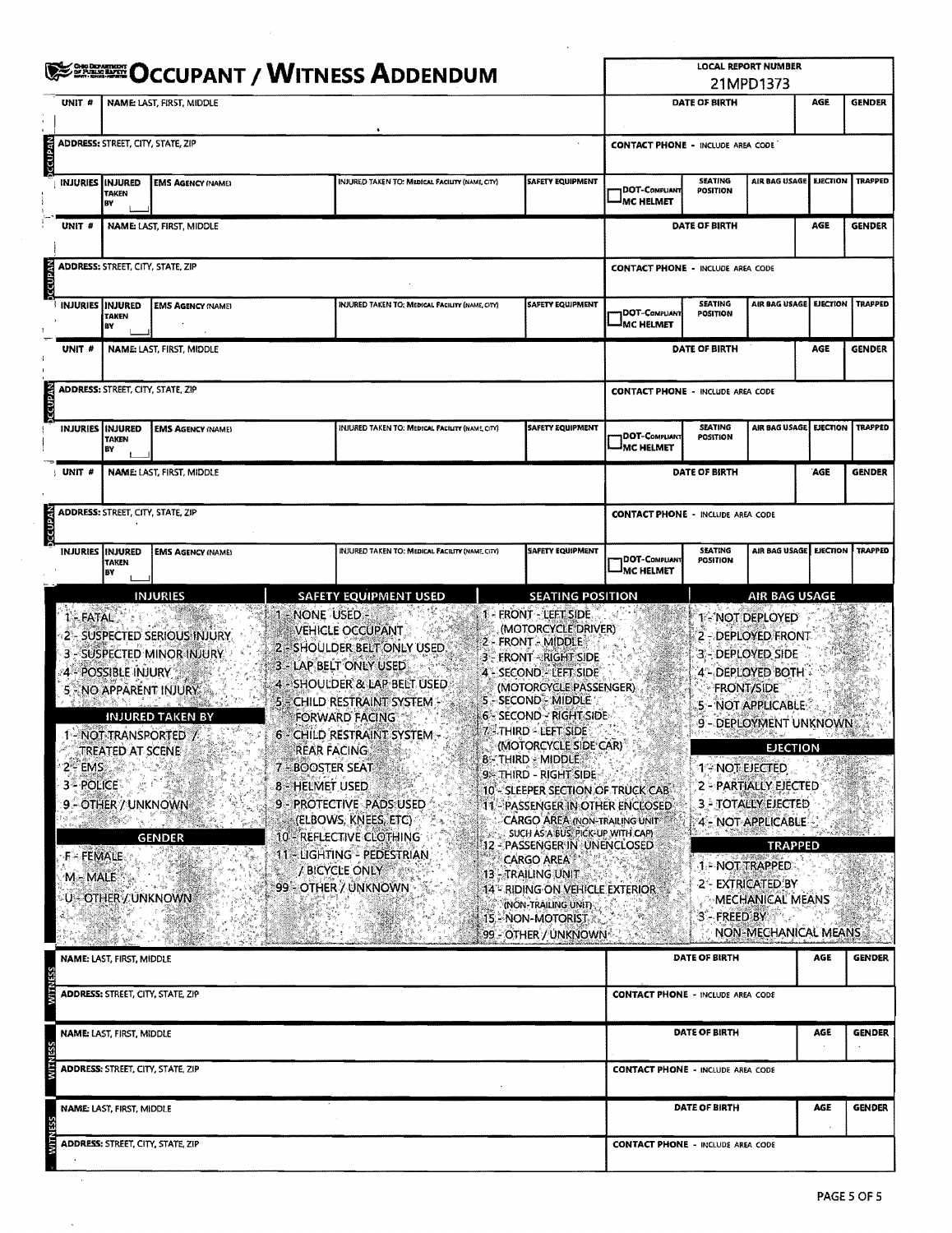## **OHIO TRAFFIC CRASH WITNESS STATEMENT**

## OH-3 REV 1/82

LOCAL<br>REPORT 21MP07373 REPORTING<br>AGENCY DATE OF CRASH MILLERSBUR G  $M9$   $D21$   $N21$ FOR LOCAL USE ONLY - DO NOT SUBMIT TO THE STATE EXCEPT FOR FATAL CRASHES  $E$ **HEREBY MAKE THIS VOLUNTARY STATEMENT TO** (PRINTED) AT Ce N. Washington St. Millersburg  $B$ ALLY Convor **COFFICERS** Millursburg PD. On S. Washington St. Con on Comme  $Just$ pust  $c$  2. burgendy Sluer m Color  $M_4$  $S_{20}$ - W llin 17 lnh Orner accident لمرخ Socita  $\Omega$  $\mathscr{C}$ ഹ് 0 0 734-411  $\bar{z}$  $\sim$  $\ddot{\phantom{0}}$ - Loudonville on. 4480 ADDRESS<br>OF<br>WITNESS  $330.234 - 611$ Jenso SIGNATURE 103 **WITNESS HSY 7003**